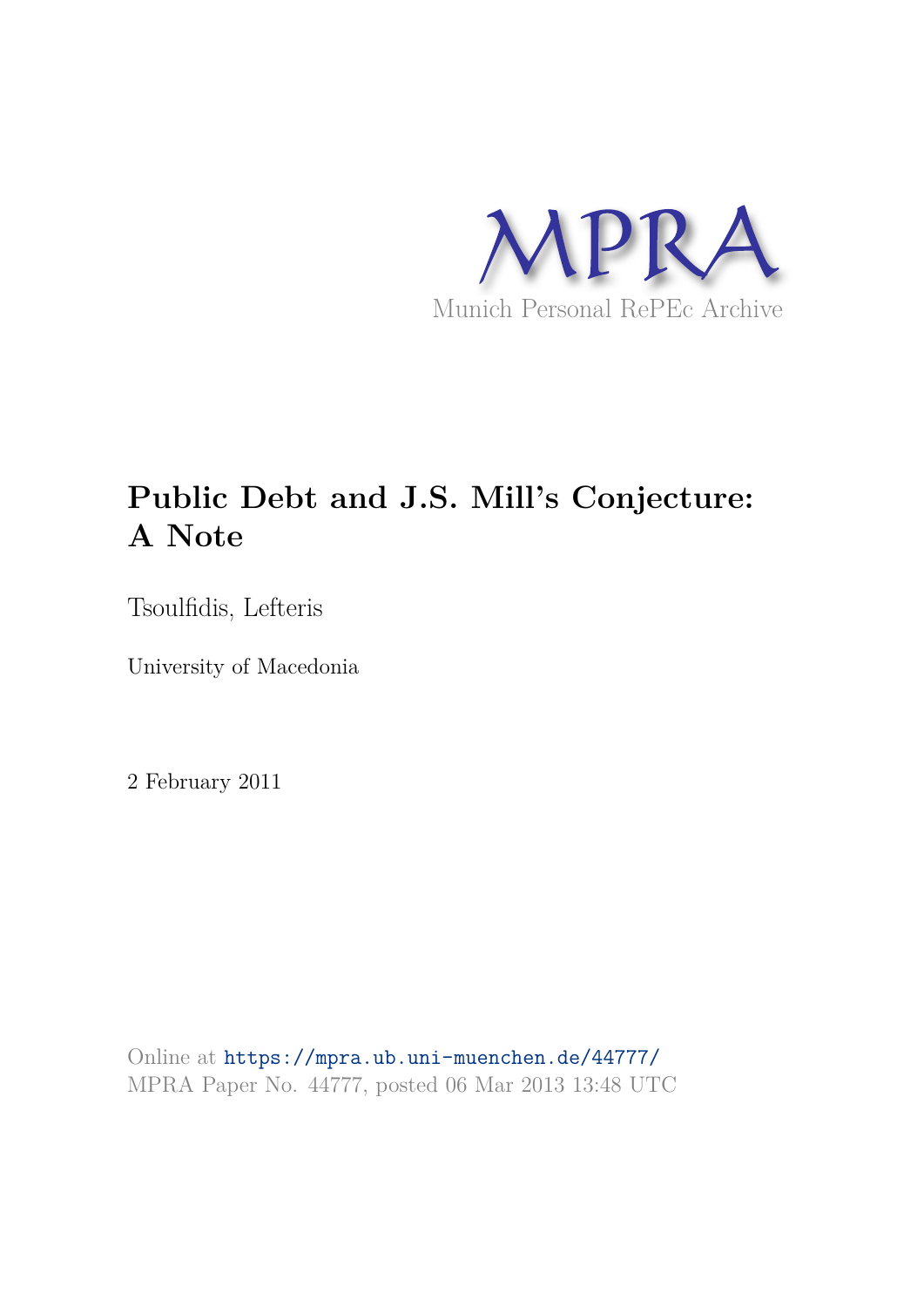# **Public Debt and J.S. Mill's Conjecture: A Note**

**Lefteris Tsoulfidis**

Associate Professor

Department of Economics University of Macedonia 156 Egnatia Street Tel.: 30 2310 891-788 E-mail: Lnt@uom.gr

### **Abstract**

Classical economists mainly Smith, Ricardo and J.S. Mill abhorred public debts because of their interference with capital accumulation. J.S. Mill in particular envisaged that a rising public debt leads to higher interest rates and falling real wages, a combination which may be consistent with a mildly increasing trend in the profit rate.

**Key Words:** Classical Εconomists, Public Debt, J.S. Mill, Ricardian Equivalence

**JEL Classification Numbers**: B12, B13, B14, B16, H50

# **1. Introduction**

Classical economists (mainly Smith, Ricardo and J.S. Mill) saw in the rising public debt the growth of unproductive government expenditures and the crowding out of the private savings which diminish society's investible product. This view has been put forward mainly by Smith and was further elaborated by Ricardo. The third of the classical economists, J.S. Mill, contended that an exceptionally rising debt, as this was the case for example in the wars of England with France, leads to rising interest rates as the public competes with the private sector of the economy over the same pool of funds. The subsequent slow down in capital accumulation and the growth of productive employment lead to rising unemployment and the ensuing intensification of competition among workers for jobs reduces their real wage and so the rate of profit may mildly increase.

The purpose of this article is to show that the core ideas of classical economists and especially those of J.S. Mill, on the effects of a rising public debt were justified from the available evidence of the period that the public debt of the UK increased to unprecedented highs. Thus we put together data for the relevant variables for the wars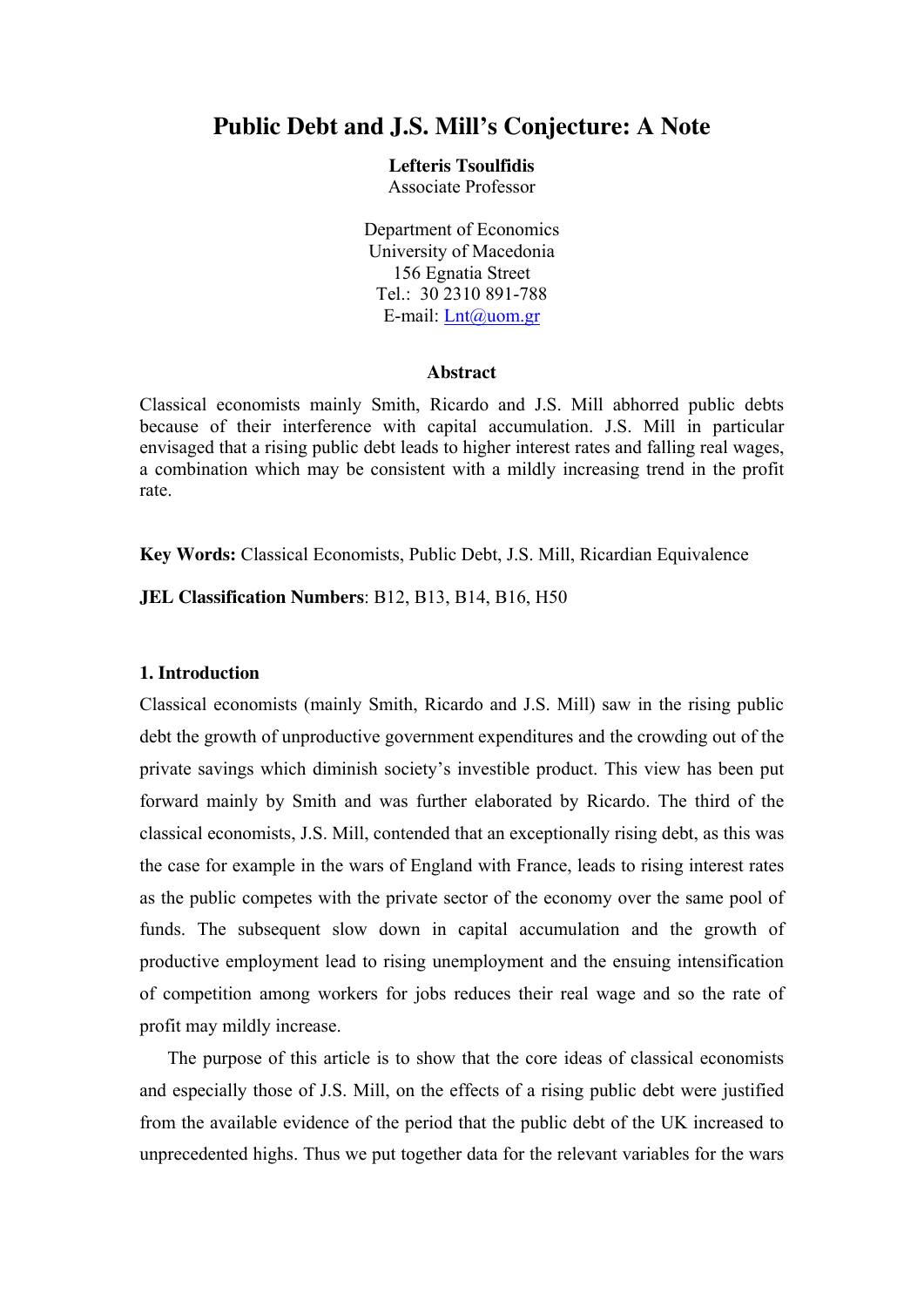infested period beginning with the Seven Years*'* War (1756-1763) and ending with the Napoleonic Wars (1793-1815). The remainder of the article is organized as follows: section 2 summarizes the views of Smith and Ricardo on the harmful effects of public debt on capital accumulation and having to choose between borrowing and taxation as two alternative methods of financing the government expenditures they opted for taxation. Section 3 presents J.S. Mill's conjecture on public debt and supports it with some empirical findings during the period 1756-1815. Section 4 summarizes and makes some concludes remarks about future research efforts.

#### **2. Classical Economists on Public Debt**

Adam Smith analyzes the economic effects of public debt mainly in his fifth (and last) book of the *Wealth of Nation* (pp. 859-900), where he argues that governments should not run budget deficits because these lead to the accumulation of public debt with destructive effects for the nation even if all of it was owed domestically. Hence, Smith takes issue with the widely accepted in his times mercantilist view according to which the payment of interest on public debt is an innocuous redistribution of income within the country —"the right hand which pays the left", kind of argument— and he characterized it as an "apology founded altogether on the sophistry of the mercantile system" (*Wealth of Nation*s, p. 879). Smith based his view on the idea that the redemption of public debt in the future will entail increased taxation with negative effects on the investment potential of domestic producers and also the flight of capital to foreign countries (*Wealth of Nation*s, p. 880). The debt, according to Smith, undermines the "natural progress of a nation towards wealth and prosperity" (*Wealth of Nation,* p. 638) since resources that could be used productively from the private sector of the economy are diverted by the state in order to finance its unproductive activities. Consequently, Smith's ideal would be balanced budgets, and only under emergency situations (such as wars, natural calamities, and the like) the government perhaps was justified to run budget deficits and accumulate debt. However, when such emergency circumstances arise the preferred method of financing government expenditures is through taxation and not borrowing. Notes Smith:

The public expence, however, when defrayed in this manner [through taxation], no doubt hinders more or less the further accumulation of new capital; but it does not necessarily occasion the destruction of any actually existing capital [as a result of the reduction of saving]. When the public expence it is defrayed by funding, it is defrayed by the annual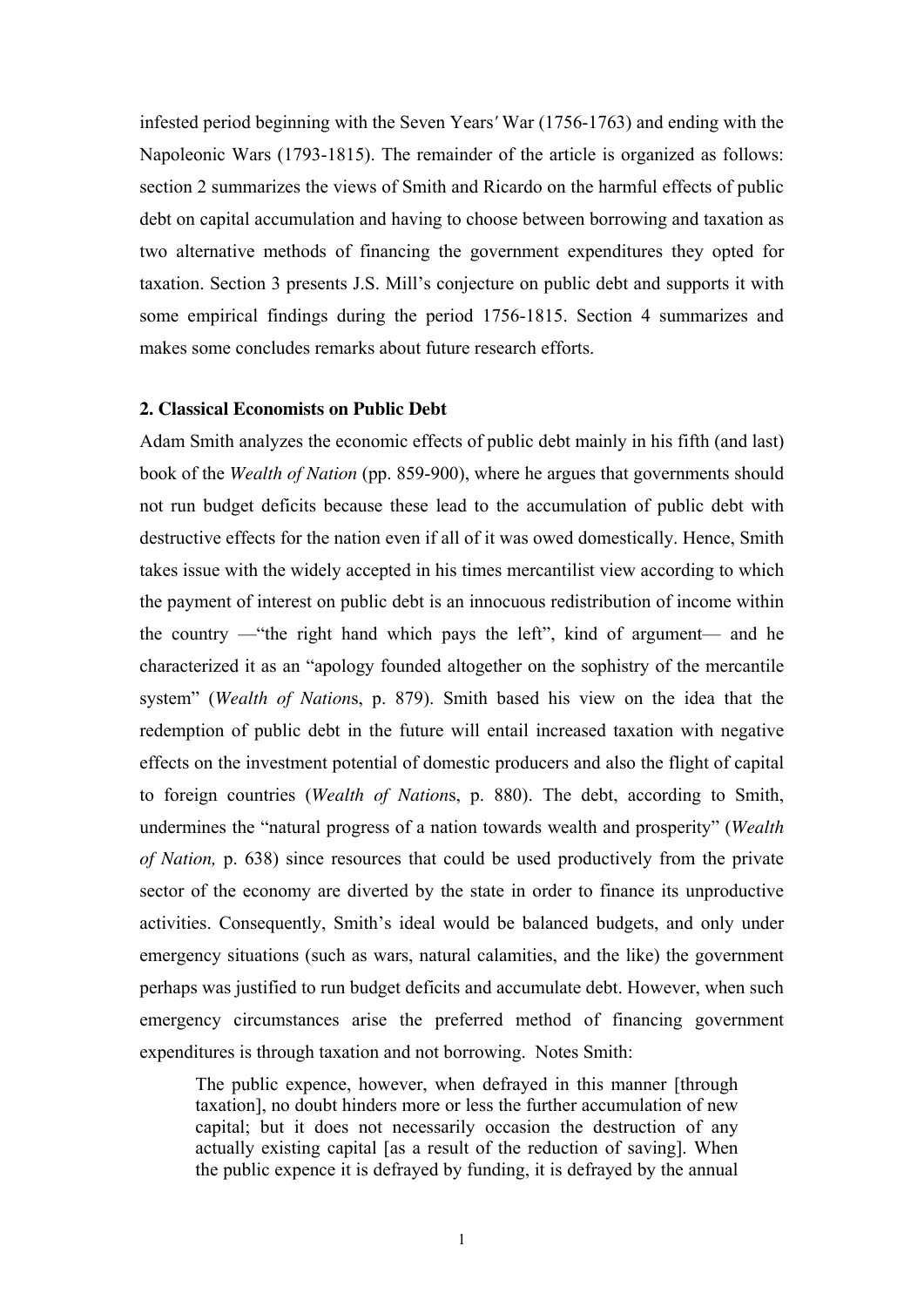destruction of some capital which had before existed in the country; by the perversion of some portion of the annual produce which had before destined for the maintenance of productive labour, towards that of unproductive labour. (*Wealth of Nations*, p. 878)

The above passage implies that taxation decreases mainly the households' expenditures and only to a limited extent savings. Taxation, therefore, unlike public borrowing does not encroach upon existing saving. Consequently, the amount of money borrowed by the government crowds out an equal amount of private investment. Hence, the underlying idea is that for Smith and the classical economists in general, "an act of saving is at the same time an act of investment". In short, taxation interferes with new investment and thus with the accumulation of new capital leaving the existing productive capacity intact, the same is not true, however, with public borrowing which undermines the existing productive capacity by displacing savings from the "maintenance of productive labour" to unproductive and wasteful usages. Hence, some caution should be applied because most classical economists did not have a very precise idea of what is investment. Most of them, by investment they mean mainly the wage fund, that is, the amount of money put aside by entrepreneurs in order to employ labor and perhaps another much smaller sum which could be either in money form or materials in order to carry out the production process smoothly. Investment goods proper were not so much in their perspective as they are for modern economists $1$ 

David Ricardo shares Smith's views on the unproductive character of government expenditures and on the notion that their financing *via* public borrowing "consumes" the investible product, and, therefore, it becomes detrimental to society's capacity to accumulate wealth. Notes Ricardo:

[The system of borrowing] is a system which tends to make us less thrifty—to blind us to our real situation. If the expense of a war be 40 millions per annum, and the share which a man would have to contribute towards that annual expense were 100*l*., he would endeavour, on being at once called upon for this portion, to save speedily the 100*l*. from his income. By the system of loans, he is called upon to pay only the interest of this 100*l*., or 5*l*. per annum, and considers that he does enough by saving this 5*l*. from his expenditure, and then deludes himself with the belief, that he is as rich as before. (*Principles*, p. 247)

-

<sup>&</sup>lt;sup>1</sup> This issue appears for example in the Ricardo Malthus debates on commodity gluts (for a summary Tsoulfidis, 2010, ch, 6).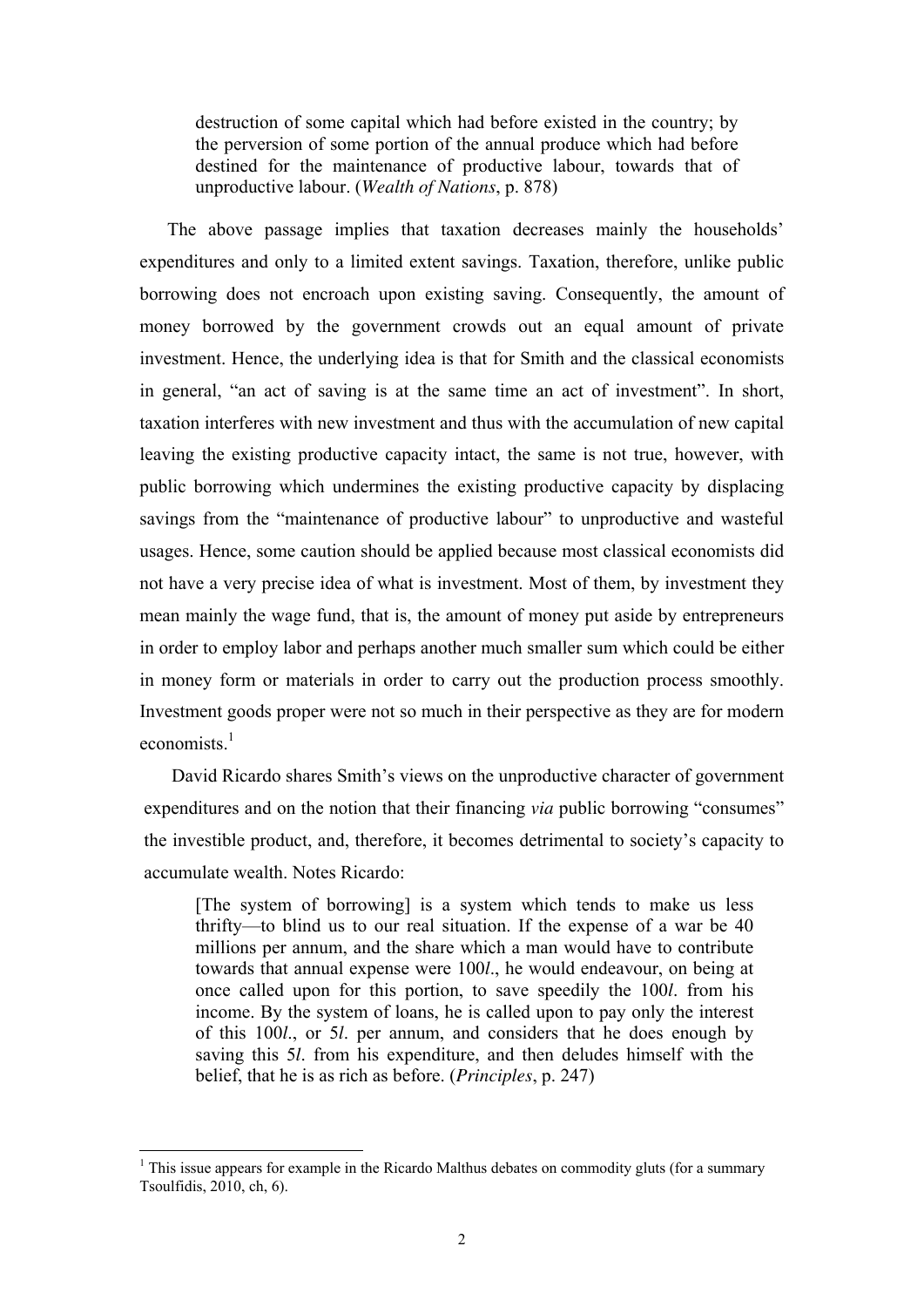A similar argument was formulated three years later in his article on the *Funding System* (1820) (*Works IV*), where Ricardo evaluates three ways of financing a war of an annual cost of 20.000.000*l*. First, through direct taxation of 20.000.000*l*; second, through a loan, where the government will pay annually a specified sum in perpetuity and in agreed interest rate; if for example the interest rate is 5% and remains constant, then the annual sum will be 1.000.000*l***;** third with a loan which will be paid in a specific time interval. If, for example, the interest rate is 5% and remains constant, then the annual payments of taxes will be counterbalanced with 1.000.000*l* plus a sum; for example with 200.000*l* for the settlement of loan, whose maturity date is calculated to 45 years. From these three ways of financing, Ricardo argues that the first is preferred over the others (*Works IV*, p. 186).

Ricardo further explains the two methods of financing (taxation vs. borrowing) "in point of economy, there is no real difference" and this has been taken, by some economists, literally to mean the economic effects of the mode of financing are equal. Buchanan (1976) has coined the term "Ricardian Equivalence Theorem" and attributed it to Barro (1974), whose argument is that the policy of cutting taxation through the issue of bonds in the effort to raise aggregate demand cannot but fail, because the public anticipates the future increase in taxation for the payment of interest on the public debt and thus consumption expenditures fall. As a consequence, the final effects of deficit spending are similar regardless of the mode of financing. This argument lends support to the idea of ineffectiveness of government policies and became particularly popular in the 1980s. However, on further examination of Ricardo's text it becomes abundantly clear that the "equivalence" refers only to the collection cost and not to the economic effects of the two alternative methods of financing of government expenditures (see also O'Driscoll, 1977).<sup>2</sup> First, because with taxation people are less willing to engage in an expensive and lasting war and second public borrowing means consumption of savings, and therefore slow down in capital accumulation (*Works IV*, p. 186).<sup>3</sup> In the exceptional case, when the public deficit is financed through taxation it may produce in the short-run, the same results with those that would be caused from public borrowing. Ricardo argues that in the long run, the ruinous results of public borrowing in society's capacity to accumulate are even worse than those caused by taxation. The rationale is similar to Smith's, that

<sup>&</sup>lt;sup>2</sup> For Ricardo's views on public debt see also see Churchman (2001) and Dome (2004).

<sup>3</sup> Smith also makes similar points (*Wealth of Nations*, p.878)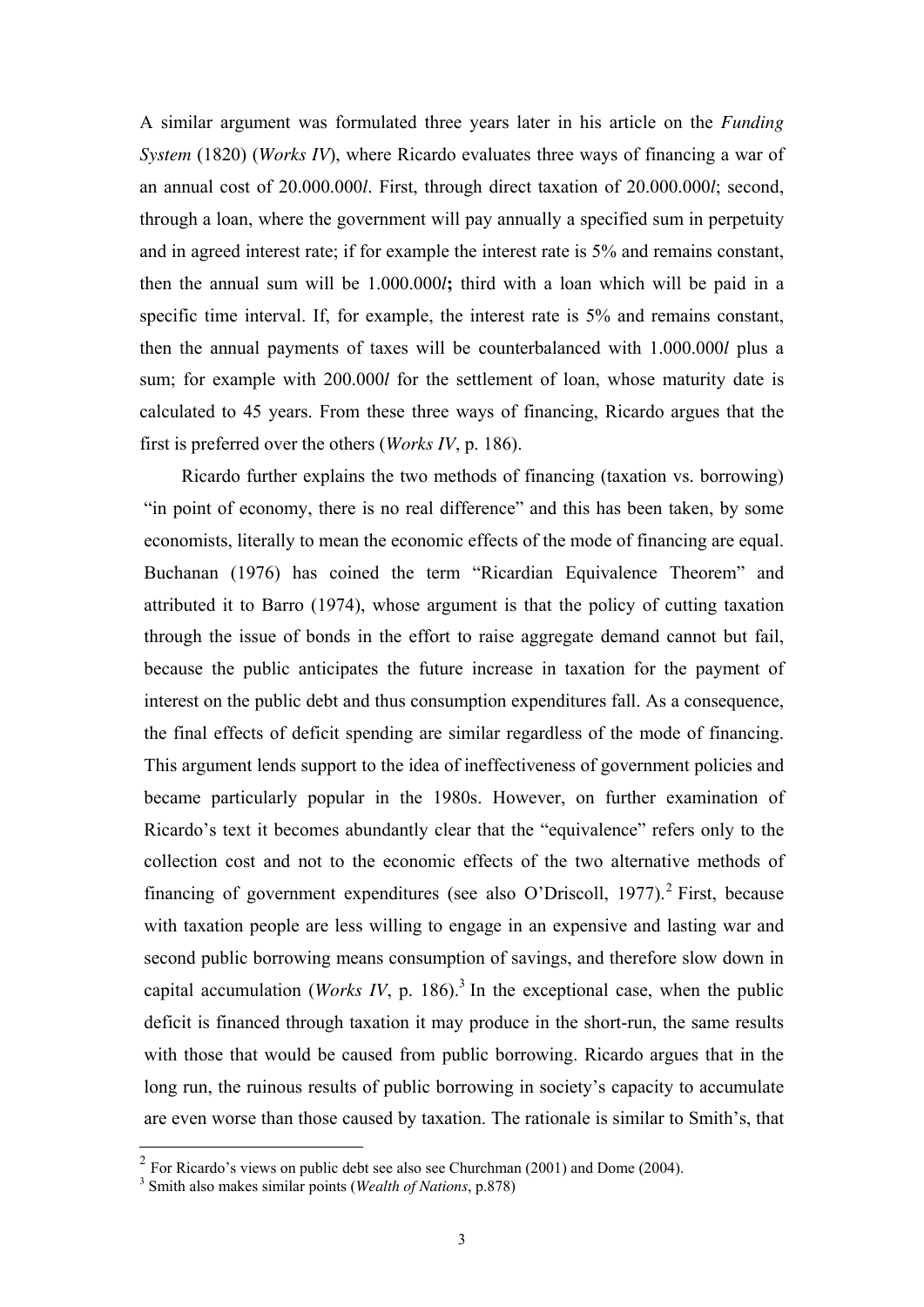is, borrowing doubtless "consumes" available savings, while the incidence of taxation is on current incomes for which we do not really know whether they were to be invested or consumed. In a letter to McCouloch (3/29/1820) Ricardo reiterates his views on public debt under the most difficult circumstances to defend them and these are in the case of war financing. He notes:

But when we are carrying on an expensive war and I is necessary to raise large funds within the year, either by loan, or by taxes equal in amount to such loan the former will I think be most injurious to the labourer, because it will more materially affect the accumulation of capital. (*Works VIII*, p. 170)

The reason is that in case of taxation, the consumption expenditures (especially of the rich consumers) will fall for one year in order to pay for the tax but the next year(s) the economy is expected to return to normality.

One could argue that Ricardo does not take into account the inter-generational effects of public debt and that the current generation given its limited time, perhaps, may not care so much about the tax, since what will pay at the end will be less than what they are called to pay once and for all. However, Ricardo explains that the economic unit of his analysis should include the household and not just the individual and by doing so, Ricardo makes the household an institution with infinite life time (since the income and the assets in general are transferred to the next generation as bequests) and thus his initial assumption about the difference in the method of financing still holds (*Works IV*, pp. 186-7).

# **3. J.S. Mill and his Conjecture**

J.S. Mill argued along similar lines with Smith and Ricardo with regards to the alternative methods of financing of public expenditures. In fact, J.S. Mill qualified his view by arguing that public debt might be beneficial for a country, when it is financed from excess foreign savings, also when government borrowing generates savings that would otherwise have not taken place and finally when government borrowing absorbs domestic savings that would be either invested unproductively or invested in foreign countries. For example, in the case of unproductive government expenditures, he notes:

[...] if the capital taken in loans is abstracted from funds either engaged in production, or destined to be employed in it, their diversion from that purpose is equivalent to taking the amount from the wages of the labouring classes. (J.S. Mill, 1845, p. 230)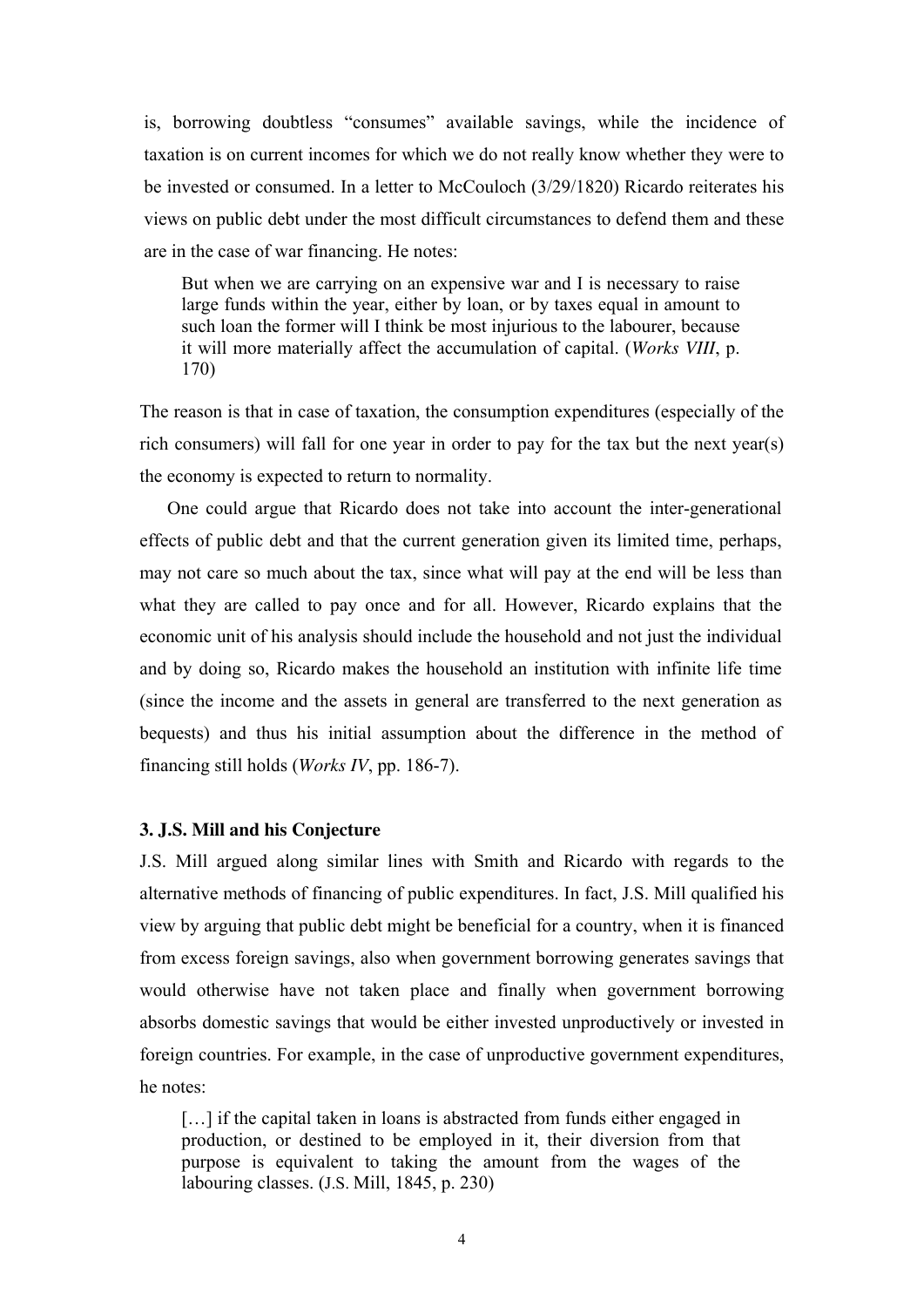Moreover, J.S. Mill (1845, p. 231) argued that insofar as loans absorb the investible product and under normal circumstance offset partially or wholly the falling tendency in the interest rate. In the unusual case of wars when the government urgently needs to finance its expenditures, as for example, was the case in the wars with France (1793-1815) the interest rates may increase. This increase in the interest rate, J.S. Mill argued constitutes *prima facie* evidence that the government is in direct competition against the private sector for funds that were destined to be invested productively (or rather in the private sector) and the state with the power of its authority diverts these funds to finance its unproductive activities. Notes J.S. Mill:

When they do raise the rate of interest, as they did in a most extraordinary degree during the French war, this is positive proof that the government is a competitor for capital with the ordinary channels, of productive investment, and is carrying off, not merely funds which would not, but funds which would, have found productive employment within the country. (J.S. Mill, 1845, p. 232)

Also J.S. Mill takes stock of the argument that the increase in the interest rate is caused by the increase of the rate of profit, and he argues that the *causa causans* of all the variables is the exceptionally rising public debt which by decreasing the private capital leads to a two-front competition: the firsts against private capital over liquid funds and this is manifested directly in the increase in the interest rate and the second of workers against workers over employment positions which reduces the real wage (or, more precisely, the wage fund) which is equivalent to saying that the economy's rate of profit is increased.

If it be objected that interest only rose because profits rose, I reply that this does not weaken, but strengthens, the argument. If the government loans produced the rise of profits by the great amount of capital which they absorbed, by what means can they have had this effect, unless by lowering the wages of labour? (J.S. Mill, 1845, p. 232)

Having established the theoretical relationships among the four variables, that is, public debt, interest rate, profit rate and real wage, J.S. Mill essentially identified the necessary variables of the classical model of public debt which is ready to be submitted to empirical testing. Given the availability of data, the most suitable period for testing the hypothesis of the classical economists is the one that starts with the Seven-Years War (1756-1763), continues with the War of the American Independence (1775-1783) and of course the fifteen years Wars with France that were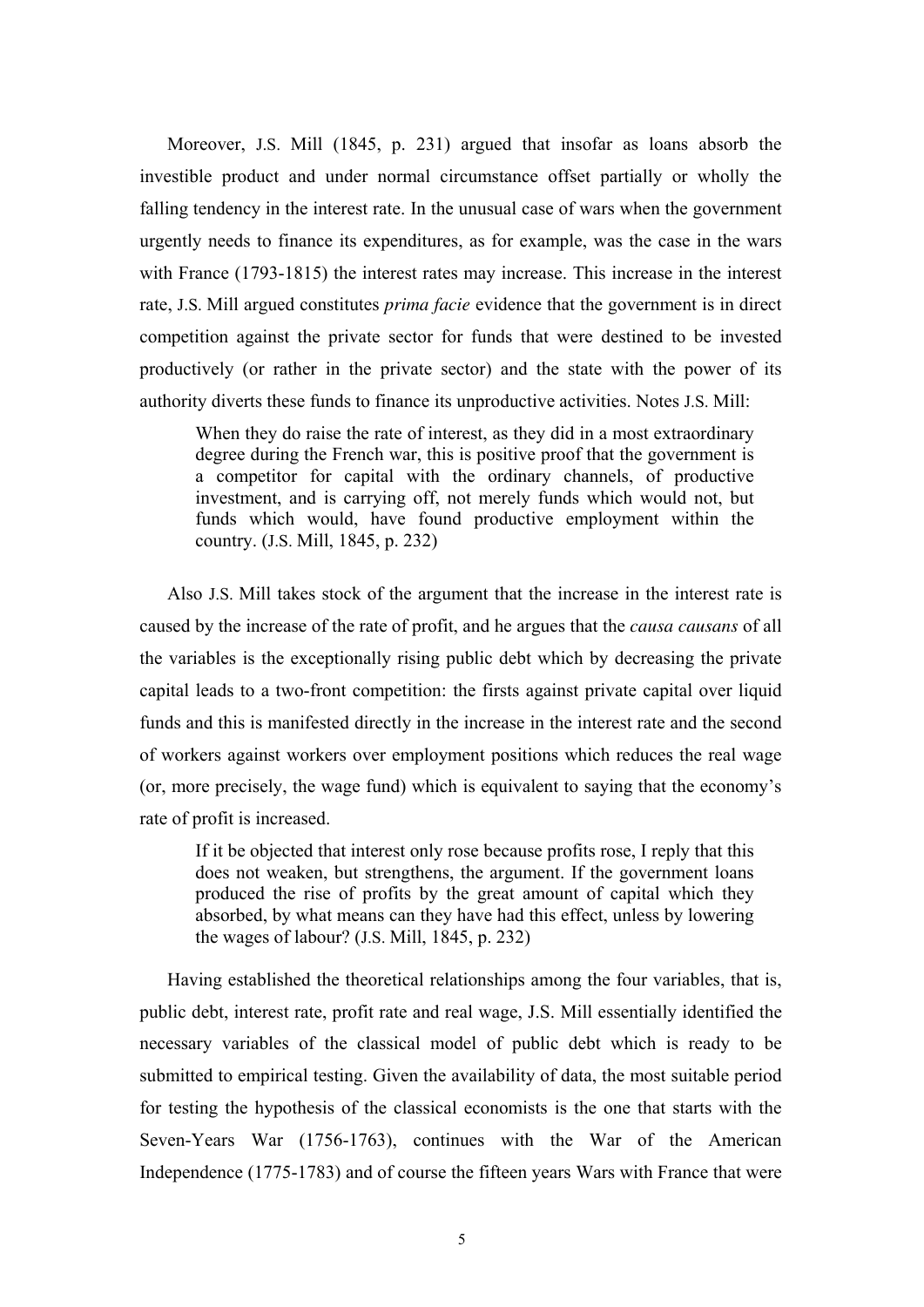carried out in two phases: the first from 1793 up to 1801 and the second from 1803 until 1815. Consequently, starting from the year 1756 and ending in the year 1815 a period of six decades the time span is sufficiently long to study the economic consequences of the war-induced public debt on the relevant variables.

There is no doubt that this time period of sixty years the public debt increased to unprecedented highs and this has been well documented in the empirical literature. More specifically, Mitchell (1988) finds that the ratio of public debt to GDP in the UK rose from 137% in 1759 to 197% in 1801 and it was maintained approximately in this level until 1811, while in 1821 it was ejected to 288%. Barro (1989, p. 238) gives more conservative estimates of the public debt to GDP ratio, according to which it was at the 90% in 1750 and increased to 140% in 1764, it fell to 100% in 1775 and increased to 130% ten years later and to 160% in 1816. More recently, Camen and Rogoff (2011) in their study of the evolution of Debt to GDP ratio for a number of countries, their findings with respect to the debt to GDP ratio for the UK economy are similar to those of Mitchel and Barro with the difference that the actual size of the ratio lies somewhere between the findings of the two studies.

Despite considerable differences, the three data sets convey approximately the same picture with regard to the rising tendency of the ratio of debt to GDP. These figures further suggest that the relative size of public debt for the UK was much larger compared to today's standards and that the concerns of the classical economists about the negative consequences of rising debt on economic growth can be submitted to test. Although the available data on the UK economy during the investigated period are less than accurate, nevertheless their visual inspection reveals their corroboration with the classical (J.S. Mill's) hypothesis for the economic effects of public debt. One could cast doubt to J.S. Mill's hypothesis by arguing that profits were high during the Napoleonic Wars not because of public debt, but because of the rapid progress in industrialization. However, J.S. Mill's counterargument would be that the progress in industrialization would have been even faster had the government not absorbed the domestic savings during the war and that these savings had been invested productively. Figure 1, below portrays the evolution of the variables of interest. Thus we display the debt-to-GDP ratio, the interest-rate on consols, which is a real interest rate as the price of consols encapsulates the effects of inflation, the evolution of the rate of profit and finally the real wage.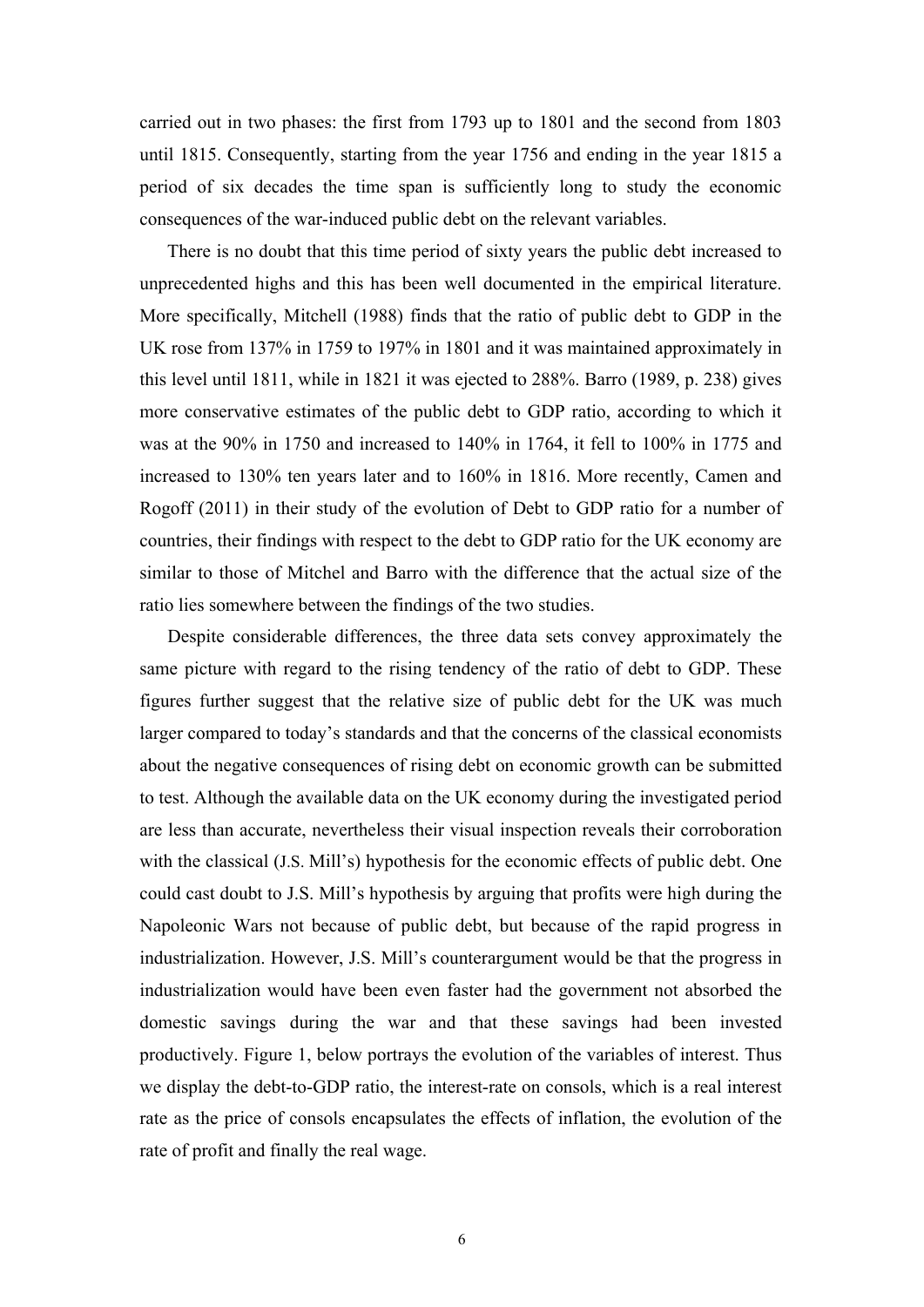

**Figure 1.** The Evolution of Debt to GDP ratio, Rate of Profit, Interest Rate and Wages in UK, 1756-1815<sup>4</sup> 

The relationships among the variables are portrayed in Figure 2 below, where in the scatter graphs the debt to GDP ratio is positioned against each of the other three variables, that is, the rate of interest, the rate of profit and the real wage in the UK economy over the wars-infested period 1756-1815. We observe that there is a positive relationship between the debt to GDP ratio with the interest rate, the rate of profit and an inverse relationship with the wage rate. These relationships are portrayed in Figure 2 below; where we also draw the trend lines of the variables which all display the expected from J.S. Mill's conjecture behavior.

-

 $4$  The source of our data on public debt is Camen and Rogoff (2011), the real wage and interest rate on consols is from Makridakis *et al*. (1998), while the data on the rate of profit come from Mirowski (1982).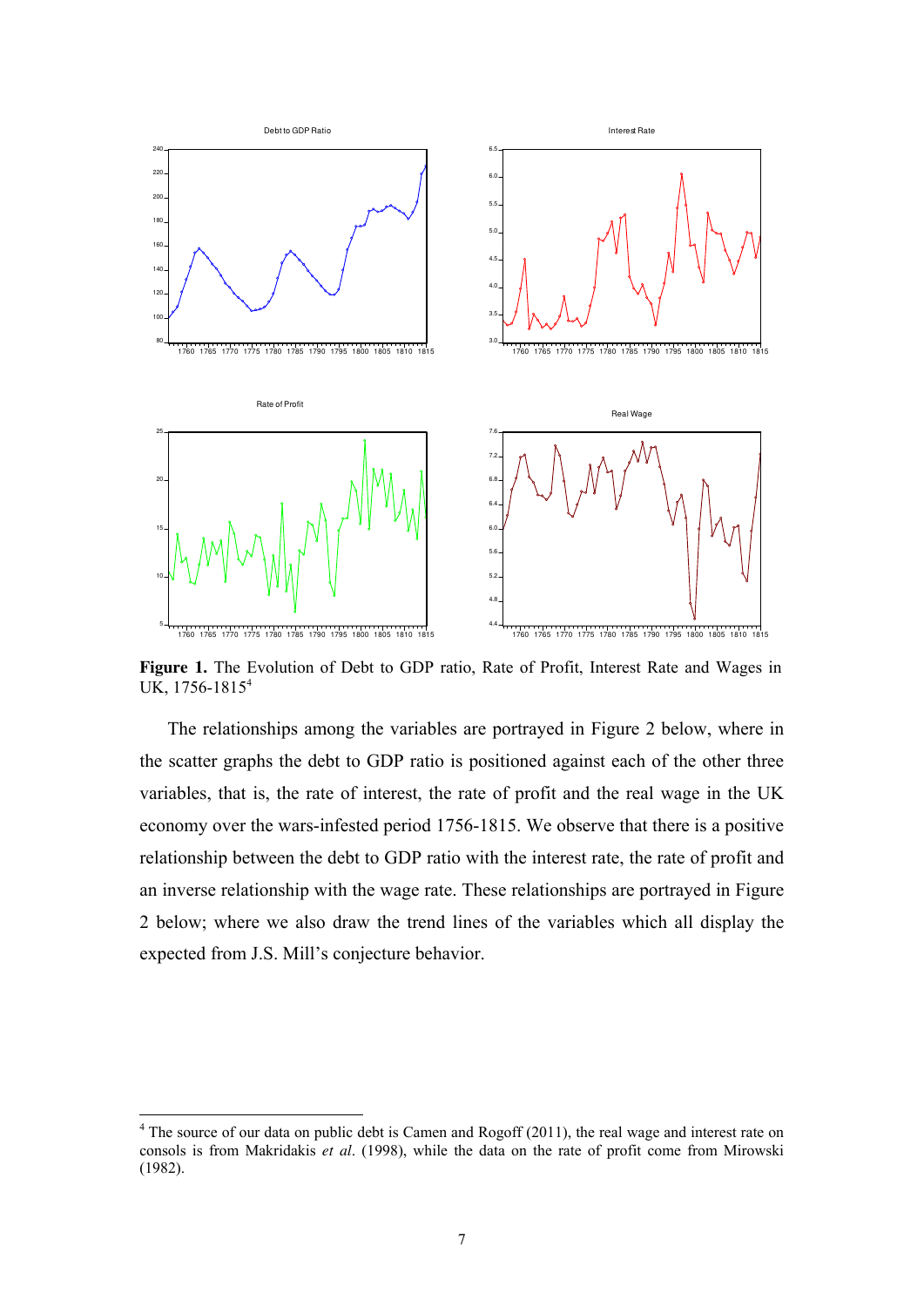

**Figure 2.** Debt to GDP ratio vs. interest-rate, rate of profit and real wage in the UK, 1756-1815.

The correlation coefficients of the involved variables are displayed in Table 1 below. The signs of these correlations are those expected from the classical hypothesis and the t-statistics (in parenthesis) of the coefficients show that the strength of association of the variables at hand is statistically significant.

**Table 1.** Correlation Matrix of Debt to GDP ratio, rate of profit, interest rate and real wages in UK, 1756-1815

|                      | Debt to GDP   | <b>Interest Rate</b> | Rate of Profit | Real Wage |
|----------------------|---------------|----------------------|----------------|-----------|
| Debt to GDP          |               |                      |                |           |
| <b>Interest Rate</b> | 0.511(4.7)    |                      |                |           |
| Rate of Profit       | 0.593(4.8)    | 0.323(2.17)          |                |           |
| Real Wage            | $-0.400(3.2)$ | $-0.281(2.28)$       | $-0.394(3.1)$  |           |

Overall, we can say that the available time series data, during the period under investigation, are consistent with J.S. Mill's conjecture. Of course, such data were not available to J.S. Mill; however, it is certain that classical economists had a powerful intuitive sense of the evolution of these variables. We observe that although the relationships between the variables are not very tight —the maximum correlation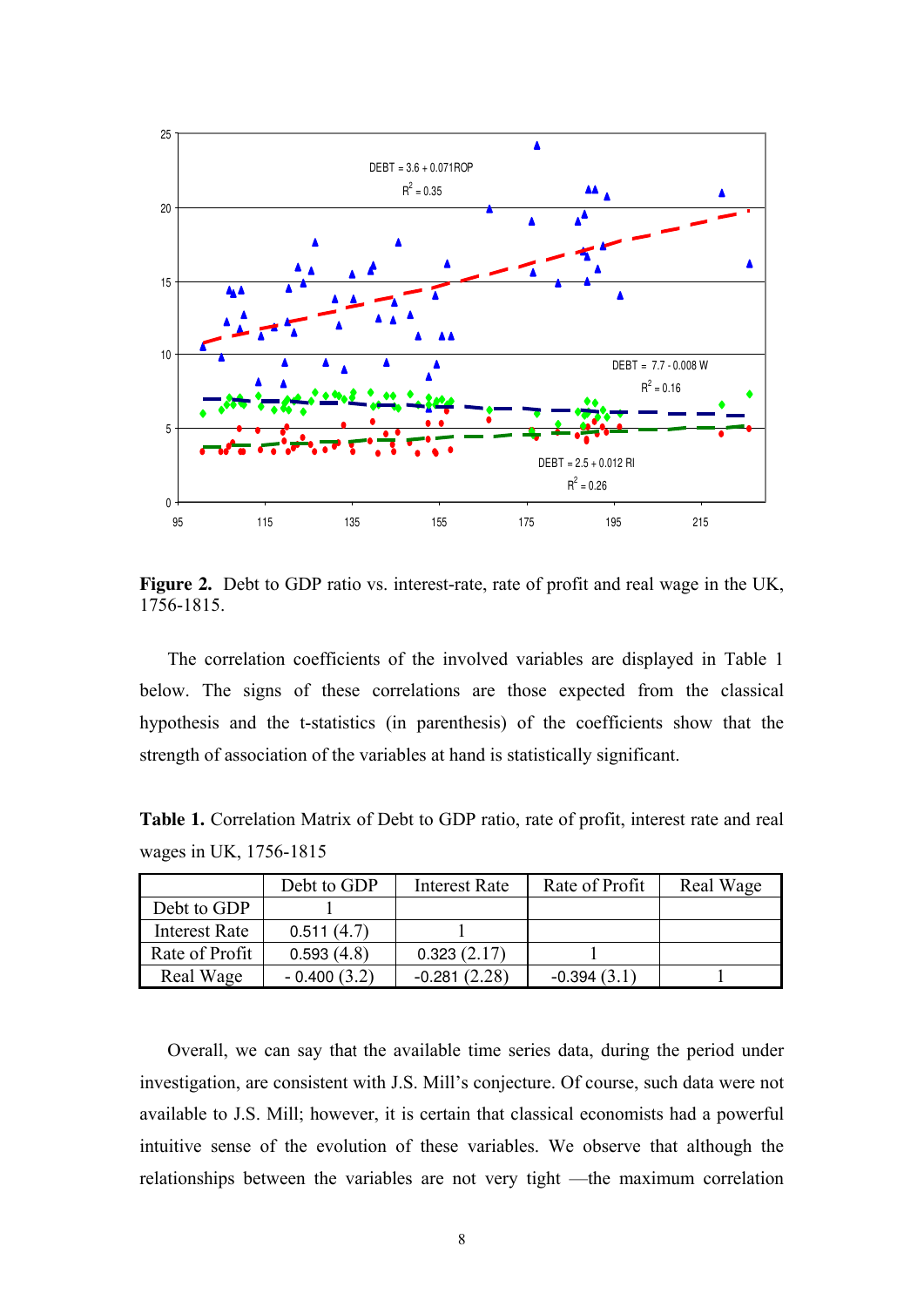coefficient is 59.3 percent and the minimum 28.1 percent— nevertheless, given the complexity of the issue at had, we can attest that they are tight enough to lend reasonable support to J.S. Mill's and in general the classical hypothesis. Thus, by inspecting the correlation coefficients of Table 1 above, we find that the real wage and the rate of profit are inversely related and so is the real wage with the rate of interest, while the correlation of the profit rate with that of the interest rate is positive, exactly as anticipated by J.S. Mill.

# **4. Concluding Remarks**

Summing up, classical economists (mainly Smith, Ricardo and J.S. Mill) share the view that countries should not run deficits and accumulate debt because of its pernicious effects on capital accumulation. Starting from the idea that savings are identical to investment it follows that public borrowing encroaches directly upon savings; that is, the income ready to be invested productively. Since government is, in general, unproductive, then public borrowing amounts to undermining of the economy's capacity to accumulate. If government expenditures are necessary, as in the case of a war, then the preferred way of financing them is through taxation and only exceptionally through borrowing. This view was expressed with great clarity by Smith and Ricardo and it was further elaborated by J.S. Mill, who described the precise causal relationships among the four variables at hand, *i*.*e*. the rising public debt, the rate of interest, the real wage and the rate of profit. The available data of the period 1956-1815 lend support to the theoretical analysis and intuition of J.S. Mill and by extension of Ricardo and Smith. These initial findings encourage further research within the theoretical framework of classical analysis and to its possible extension to current global economic predicament.

#### **References**

- Barro, R. (1974) Are Government Bonds Net Wealth? *Journal of Political Economy*, *82*(6), pp. 1095-1117.
- Barro, R. (1989) The Ricardian Approach to Budget Deficits, *Journal of Economic Perespectives* 2:37-54.
- Buchanan, J., (1976) Barro on the Ricardian Equivalence Theorem, *Journal of Political Economy*, *4*(2), pp. 337-42.
- Camen, R. and Rogoff, K. (2011) From Financial Crash to Debt Crisis, *American Economic Review*, 101 (August): 1676-1706
- Churchman, N. (2001) *David Ricardo on Public Debt*. Basingstoke: Palgrave.